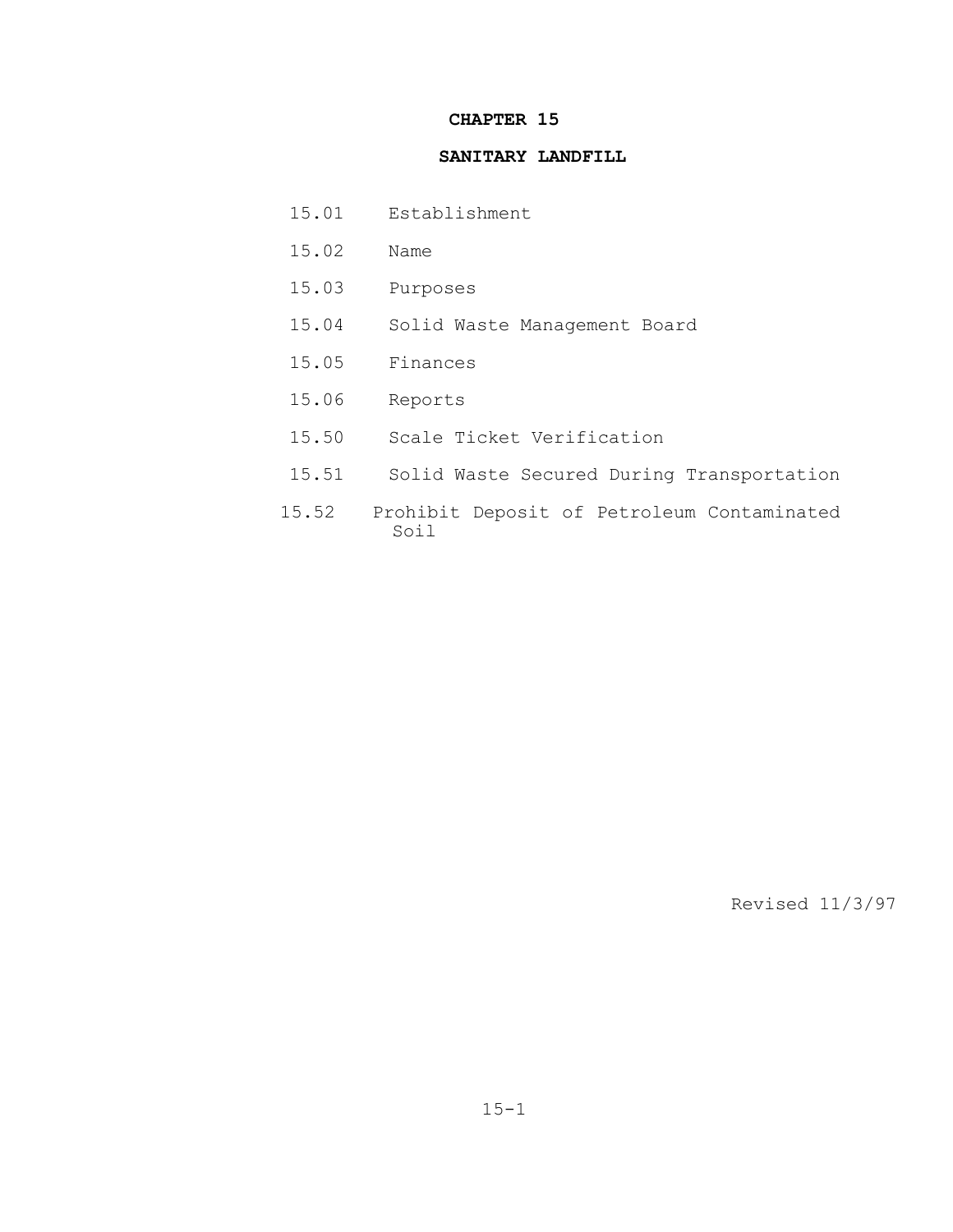#### SANITARY LANDFILL - CHAPTER 15

 **15.01 ESTABLISHMENT.** (1) Pursuant to Sec. 59.07(135), Wisconsin Statutes, there is established a solid waste management system for the County and a Solid Waste Management Board to operate the system.

 (2) The solid waste management system shall identify the County as a solid waste management district which shall be composed of 21 individual service districts. Each governmental unit within the County shall constitute one service district with the right to determine whether or not it shall participate in this County-wide solid waste management system.

 **15.02 NAME.** The name of this system shall be the "Winnebago County Solid Waste Management System."

 **15.03 PURPOSES.** The solid waste management system shall develop, provide or cause to be provided such services as are necessary to the implementation and maintenance of solid waste and sewage sludge collection and disposal within the districts. The arrangement of this system shall be such as to encourage the participation of private enterprise as well as to facilitate the use of interjurisdictional resources to the fullest extent through unit of management, fiscal responsibilities and equitable servicing of all designated solid waste management areas within the County-wide district as indicated on Exhibit "A" which is incorporated by reference as if fully set forth herein.

 **15.04 SOLID WASTE MANAGEMENT BOARD.** (1) COMPOSITION. The Solid Waste Management Board shall be composed of nine (9) members, five (5) of whom shall be County Board Supervisors who shall also comprise the County Board Committee on Solid Waste Management. All members of the Solid Waste Management Board shall be persons of recognized ability and demonstrated interest in the problems of solid waste management. Members of the Solid Waste Management Board shall be appointed by the County Executive, subject to confirmation by the County Board, from the areas of the County described on Exhibit "A" on the following basis: (a) Two members from the Neenah-Menasha area.

- (b) Two members from the Oshkosh area.
- (c) One member from the North/Central area.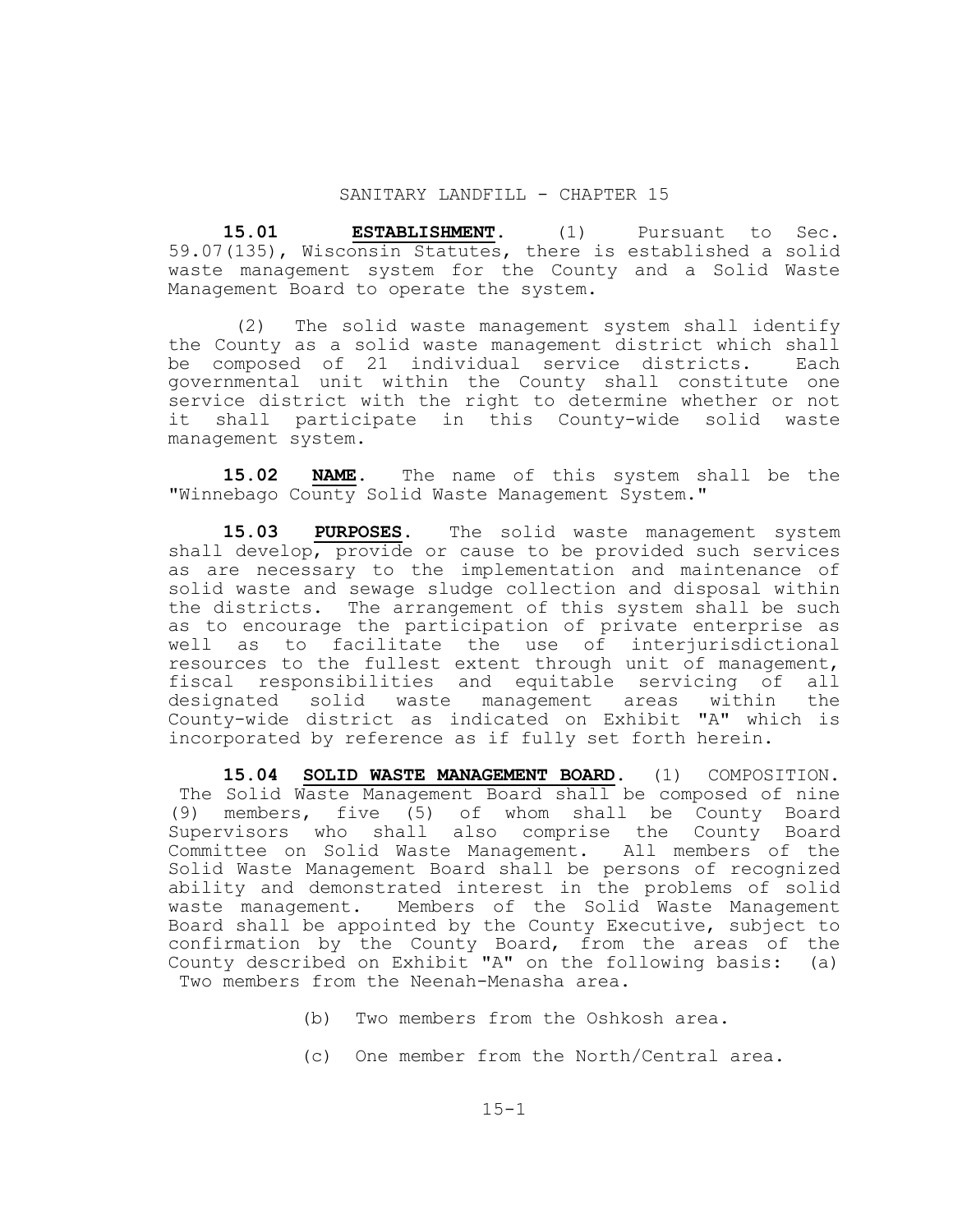- (d) One member from the South/Central area.
- (e) One member from the Western area.
- (f) Two members at large.

 (2) TERMS. After the expiration of the initial appointments, each member of the Solid Waste Management Board shall be appointed for a three-year term. If a County Board Supervisor ceases to be a member of the County Board for any reason, his membership on the Solid Waste Management Board shall terminate as of the effective date of his termination as a County Board Supervisor.

 (3) VACANCIES AND REMOVALS. Vacancies for unexpired terms shall be filled in the same manner as original appointments. Any Solid Waste Management Board member appointed hereunder may be removed by the appointing authority in accordance with the procedure and authority set forth in the statutes.

 (4) COMPENSATION. Solid Waste Management Board members appointed hereunder shall be compensated for their services and travel expenses at a rate which shall be the same as the per diem and mileage allowance prevailing for County Board Supervisors.

 (5) POWERS AND DUTIES. Subject to the rules and regulations established and amended from time to time by the County Board and the County Executive in their respective areas of responsibility, the Solid Waste Management Board shall have the powers and duties set forth in Sec. 59.07(135), Wisconsin Statutes,, as follows: (a) To develop plans for a solid waste management system.

 (b) Within such County or joint county, to collect, transport, dispose of, destroy or transform wastes; including, without restriction because of enumeration, garbage, ashes or incinerator residue, municipal, domestic, agricultural, industrial and commercial rubbish, waste or refuse material, including explosives, pathological wastes, chemical wastes, herbicide and pesticide wastes.

 (c) To acquire lands by purchase, lease, donation or eminent domain within the County for use in the solid waste management system.

 (d) To authorize employees or agents to enter upon lands to conduct reasonable and necessary investigations and tests to determine the suitability of sites for solid waste management activities whenever permission is obtained from the property owner.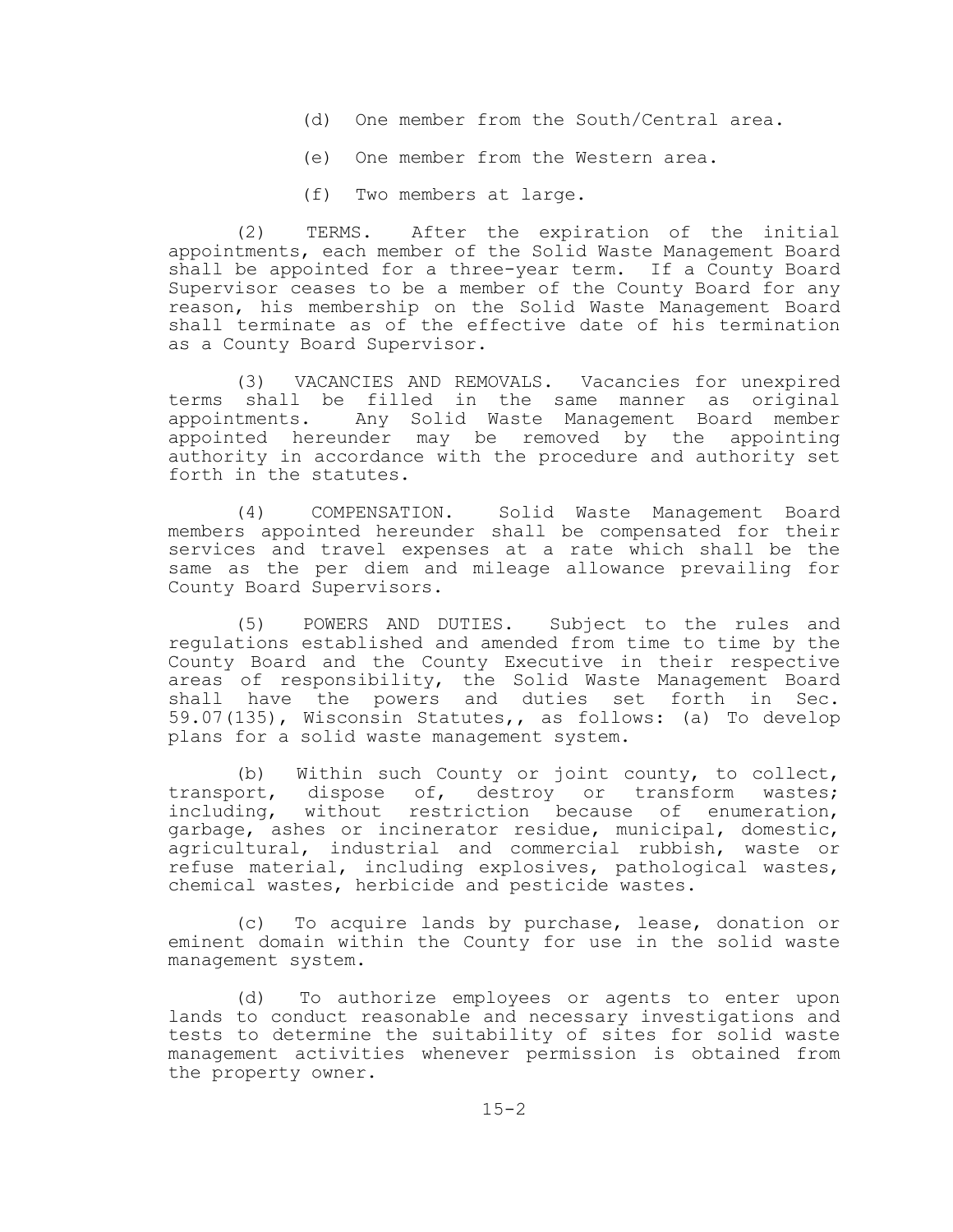(e) To acquire by purchase, lease, donation or eminent domain such easements or other limited interests in lands as are desired or needed to assure compatible land uses in the environs of any site that is part of the solid waste disposal system.

 (f) To establish operations and methods of waste management as are deemed appropriate. Waste burial operations shall be in accordance with sanitary landfill methods and the sites shall, insofar as is practicable, be restored and made suitable for attractive recreational or productive use upon completion of waste disposal operations.

 (g) To acquire necessary equipment, use equipment and facilities of the County highway agency; and construct, equip and operate incinerators or other structures to be used in the solid waste management system.

 (h) To adopt and enforce ordinances necessary for the conduct of the solid waste management system and provide forfeitures for violations.

 (i) To contract with private collectors or transporters or municipalities to receive and dispose of wastes.

 (j) To engage in, sponsor or co-sponsor research and demonstration projects intended to improve the techniques of solid waste management or to increase the extent of reuse or recycling of materials and resources included within the wastes.

 (k) To accept funds derived from State or Federal grant or assistance programs and enter into necessary contracts or agreements.

 (1) To appropriate funds and levy taxes to provide funds for acquisition or lease of sites, easements, necessary facilities and equipment and for all other costs required for the Solid Waste Management System except that no town, city or village which operates its own waste collection and disposal facility or property therein shall be subject to any tax levied hereunder to cover the cost of operation of these functions. Such appropriations may be treated as a revolving capital fund to be reimbursed from proceeds of the system.

 (m) To make payments to any municipality in which County disposal sites or facilities are located to cover the reasonable costs of services rendered to such sites or facilities.

> $15 - 3$ (n) To charge or assess reasonable fees, approximately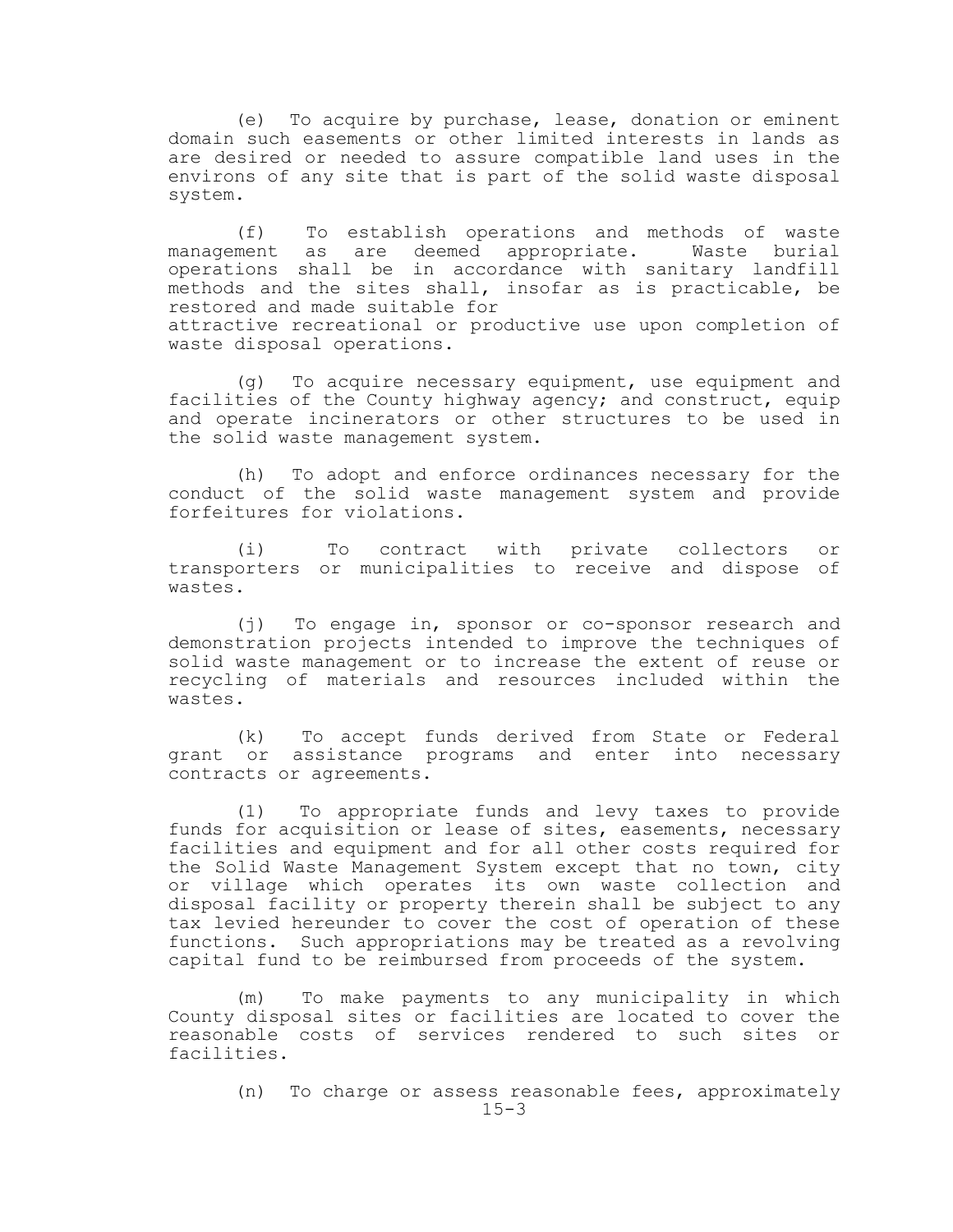commensurate with the costs of services rendered to persons using the services of the County Solid Waste Management System. Fees may include a reasonable charge for depreciation which shall create a reserve for future capital outlays for waste disposal facilities or equipment. All assessments for liquid waste shall be assessed by volume.

 (o) Districts may be created and different types of solid waste collection or disposal services provided within them and different regulations and cost allocations may be applied to each service district. Costs allocated to such service districts may be provided by general tax upon the property of the respective districts or by allocation of charges to the cities, villages or towns whose territory is included within such districts.

 (p) To utilize or dispose of by sale or otherwise any and all products or by-products of the solid waste management system.

(q) To invest any of its funds not immediately needed in an aggregate amount not to exceed \$2,000,000.00, in any investment vehicle as authorized pursuant to Section 66.04(2), Wisconsin Statutes.

 **15.05 FINANCES.** (1) The County Solid Waste Management System shall be financed by such funds as may be available through public and private sources and the Solid Waste Management Board is authorized to accept private donations and to request and receive State and Federal grants-in-aid in addition to County funds.

 (2) The Solid Waste Management Board shall plan its financial operations on a calendar year basis and each year it shall submit its proposed budget for the next calendar year to the County Executive prior to August 15th or such other date as may be established by the County Executive.

 (3) The expenses incurred in the operation of the County Solid Waste Management System shall be paid by the County and charged against the appropriations and other funds credited to the system.

15.06 REPORTS. The Solid Waste Management Board shall make an annual report to the County Board and it shall make or cause to be made such other reports as may be required from time to time by the County Executive and the County Board.

 **15.50 SCALE TICKET VERIFICATION.** (1) AUTHORITY. This Section of the Code is adopted pursuant to Sec. 59. 07 (135)(h), Wis. Stats.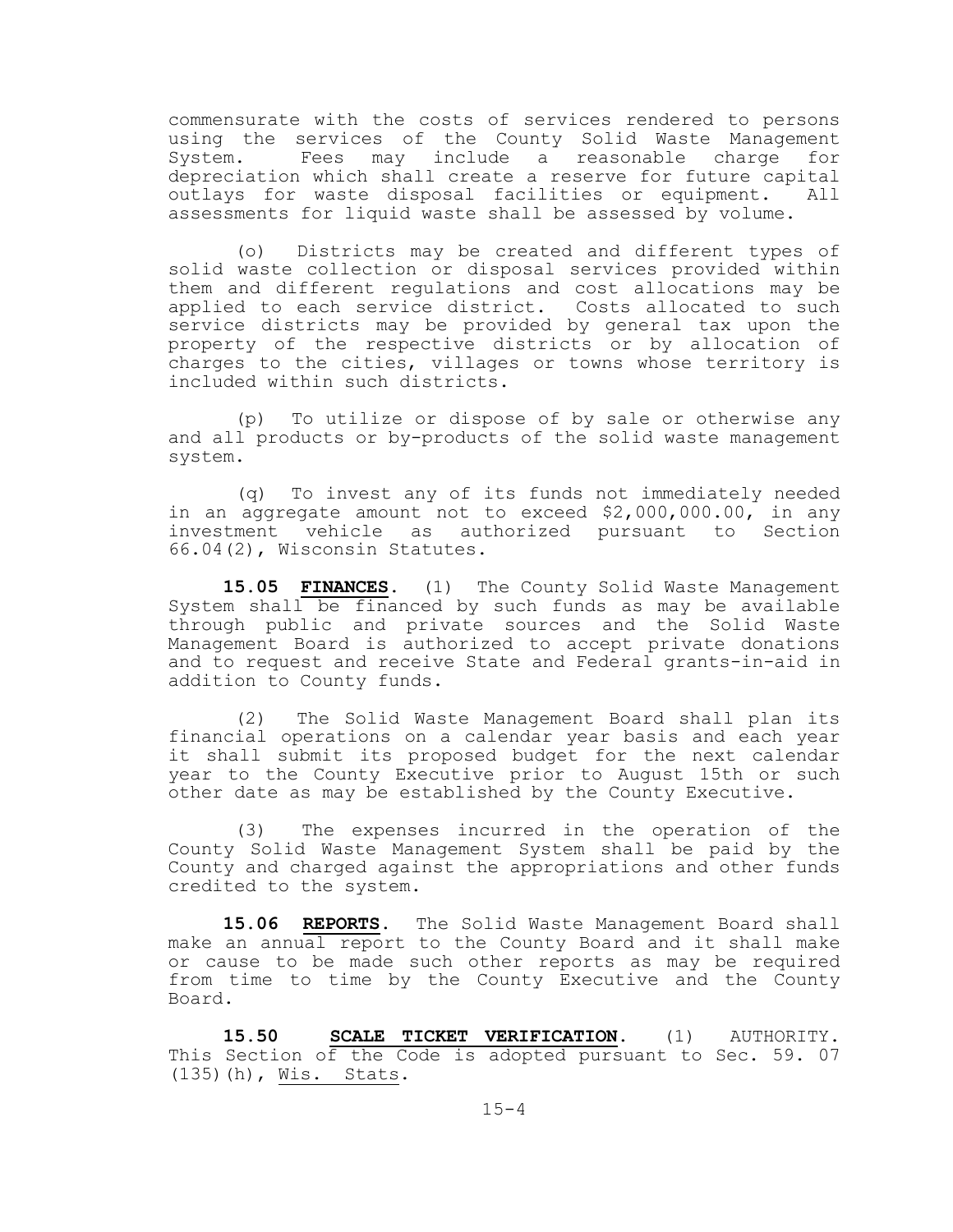(2) PURPOSE. The purpose of this section of the Code is to establish a procedure for verification of the county point of origin of the contents of a load of solid waste to enable the assessment of the proper fee for the disposal of such solid waste at the Winnebago County Sanitary Landfill.

 (3) REQUIREMENTS. Any person, firm or corporation, or agent or employee thereof, intending to use the facilities of the Winnebago County Sanitary Landfill for the disposal of solid waste of any kind whatsoever may be required to complete a verification concerning the county point of origin of such solid waste or any portion thereof on a Winnebago County Solid Waste Management Board form known as a "Scale Ticket". Such verification may include the requirement to place a signature thereon verifying that the solid waste load which is covered by said form is entirely from within Winnebago County, thereon referred to as "All in County" or that such load contains solid waste from outside Winnebago County, thereon referred to as "Any Out of County".

 (4) ENFORCEMENT. (a) Any person, firm or corporation, or agent or employee thereof, who refuses to complete the verification concerning point of origin of solid waste as required pursuant to paragraph (3) of this section of the Code, may be denied use of the Winnebago County Sanitary Landfill Facility for disposal of the solid waste load for which the verification is being required.

 (b) No person, firm or corporation, or agent or employee thereof, shall misrepresent the county point of origin of the contents of a solid waste load or portion thereof on the Winnebago County Solid Waste Management Board form known as a "Scale Ticket".

 (5) PENALTIES; CITATION METHOD OF ENFORCEMENT. The penalty provisions of Sec. 25.04 of the General Code of Winnebago County, Wisconsin, shall apply to all violations of this section of the Code, including the provisions for Citation Method of Enforcement.

**15.51 SOLID WASTE SECURED DURING TRANSPORTATION.** (1) AUTHORITY. This section of the Code is adopted pursuant to Section 59.70(2)(h), Wisconsin Statutes.

(2) PURPOSE. The purpose of this section of the Code is to establish a requirement that all solid and recyclable waste materials which is transported by motor vehicle within Winnebago County or to the Winnebago County Solid Waste Management facilities be properly secured during such transport so as to prevent any such solid waste from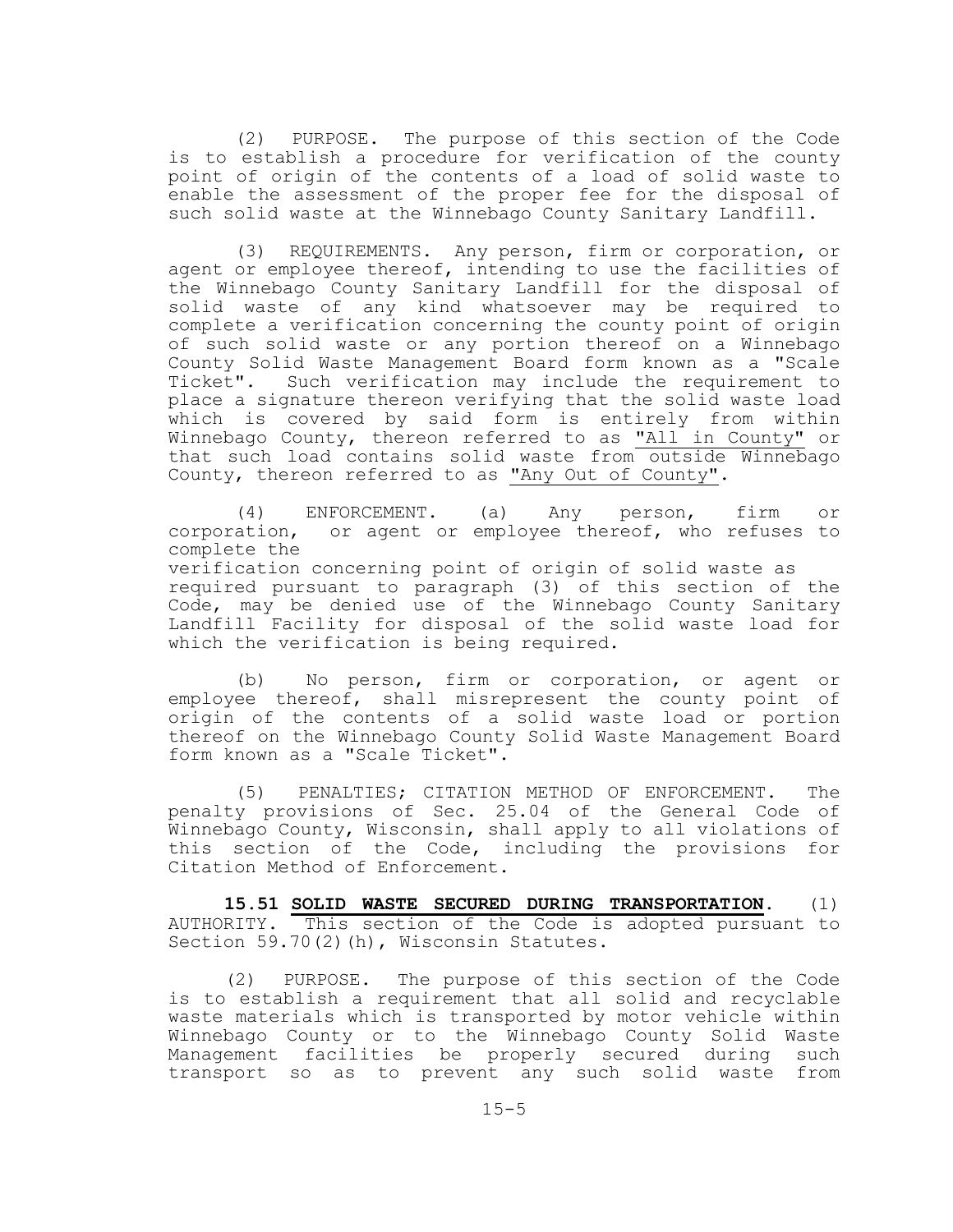littering the streets, roads and highways located in Winnebago County.

(3) REQUIREMENTS. Any person, firm or corporation, or agent or employee thereof, transporting solid waste of any kind whatsoever within Winnebago County or to the Winnebago County Solid Waste Management facilities by motor vehicle or trailer attached to a motor vehicle shall provide cover or covers secured to said motor vehicle and trailer to prevent blowing, bouncing, leaking, falling or spilling of the solid and recyclable waste materials being transported. Actual leakage or spillage of such solid waste and recyclable materials is not necessary to constitute a violation of this section of the Code.

(4) SOLID WASTE DEFINED. (Sec. 289.01(33), Wisconsin Statutes). The term "solid waste" and "recyclable materials" means any garbage, refuse, sludge from a waste treatment plant, water supply treatment plan or air pollution control facility and other discarded or salvageable materials, including solid, liquid, semisolid, or contained gaseous materials resulting from industrial, commercial, mining and agricultural operations and from community activities, but does not include solid material and domestic sewage, or solid or dissolved materials in irrigation return flows or industrial discharges which are point sources subject to permits under Ch. 283, Statutes, or source material, as defined in Sec. 254.31(10), Statutes, special nuclear material, as defined in Sec. 254.31(11), Statutes, or biproduct material, as defined in Sec. 254.31(3), Statutes. The term "solid waste" includes yard and garden debris.

(5) ENFORCEMENT. Any person, firm or corporation violating this section may be cited by Winnebago County Solid Waste personnel or by the Winnebago County Sheriff's Department. All incoming solid waste at the Winnebago County Solid Waste Management facilities shall be checked by solid waste personnel at the scale facility to determine whether it is properly secured to the motor vehicle or trailer in which it is being transported. Persons, firms or corporations, or agents or employees thereof may be denied use of the Winnebago County Solid Waste Management facilities for disposal of such solid waste and recyclable materials which are not properly secured.

(6) PENALTIES. The penalty procedure contained in Sec. 25.04 of the General Code of Winnebago County, Wisconsin shall apply to all violations of this section of the Code including the provisions for citation method of enforcement, with the exception that the penalty for the first offense for violation of this ordinance shall be \$50.00 plus applicable costs and fees; \$100.00 for the second offense for violation of this ordinance plus applicable costs and fees; \$500.00 for the third offense for violation of this ordinance plus applicable costs and fees and \$1,000.00 for the fourth and added offenses for violations of this ordinance plus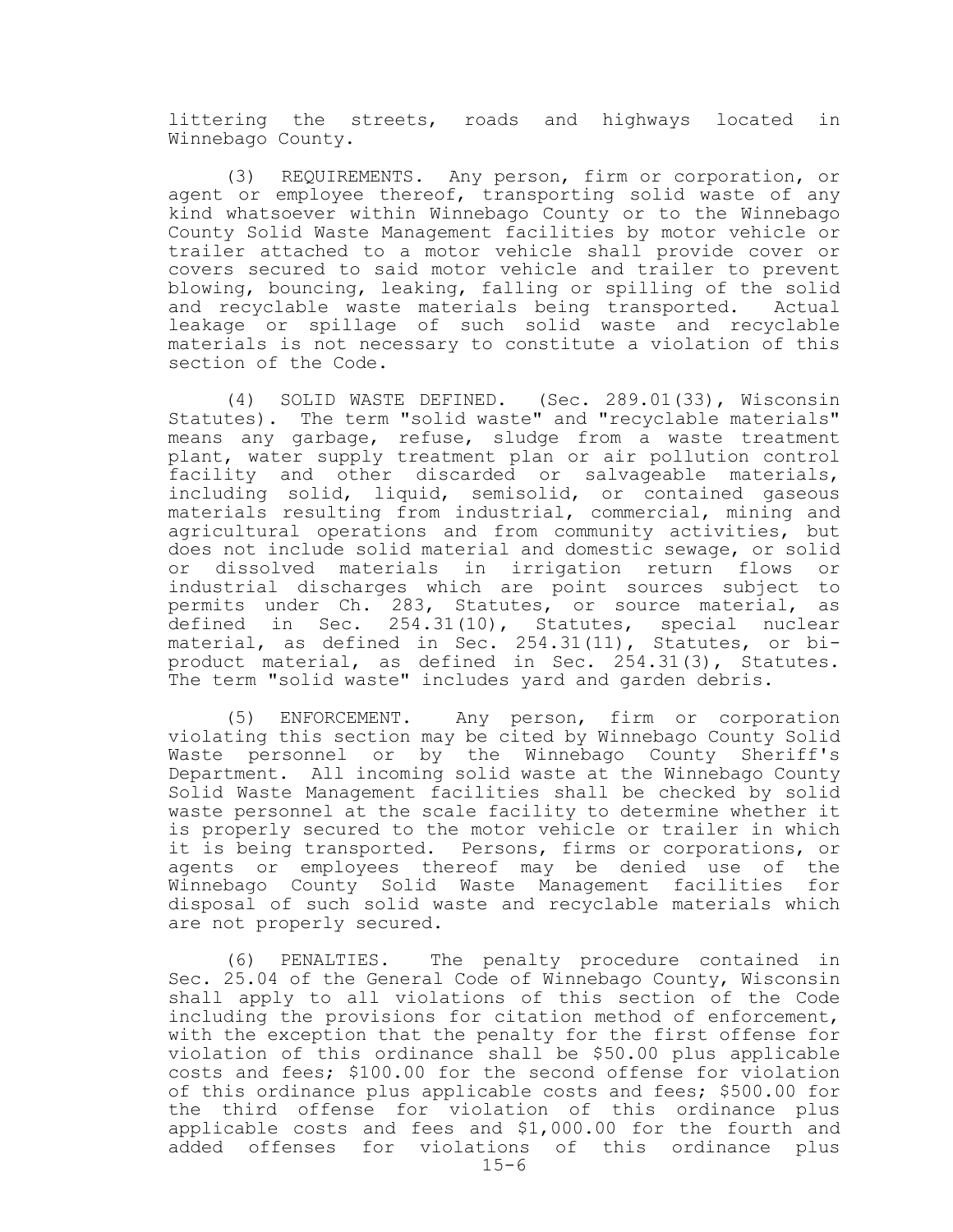applicable costs and fees.

### **15.52 PROHIBIT DEPOSIT OF PETROLEUM CONTAMINATED SOIL**

(1) This ordinance is adopted pursuant to authority granted in Chapter 59.03(1) and Chapter 92.07, Wisconsin Statutes.

(2) (a) No person shall deposit on lands located within Winnebago

> County, soil which was removed from property located outside Winnebago County, and which is contaminated by petroleum products regardless of whether or not a permit has been issued by the Department of Natural Resources, a local municipality, or any other authorizing agency. This restriction does not apply to landfills properly licensed for the disposal or remediation of petroleum contaminated soils.

> (b) For the purposes of this ordinance, contaminated soil shall be defined as soil which meets the definition of hazardous substance and hazardous waste as defined in NR 700.03 (25) and (26), Administrative Code, NR 718.92, Administrative Code, Chapter 291.01(7), Wisconsin Statutes, and Chapter 299.01(6), Wisconsin Statutes.

(3) (a) Any person violating this ordinance shall immediately, upon notification, cease the deposit of said soil and shall immediately commence the removal of soil placed in violation of the ordinance.

(b) For the purposes of this section, any person violating this ordinance shall forfeit not less than \$1,000.00 nor more than \$5,000.00 plus costs for each violation. Each day of violation is considered a separate offense.

(4) Administration, including enforcement, of this code provision is to be done by the Winnebago County Land and Water Conservation Department.